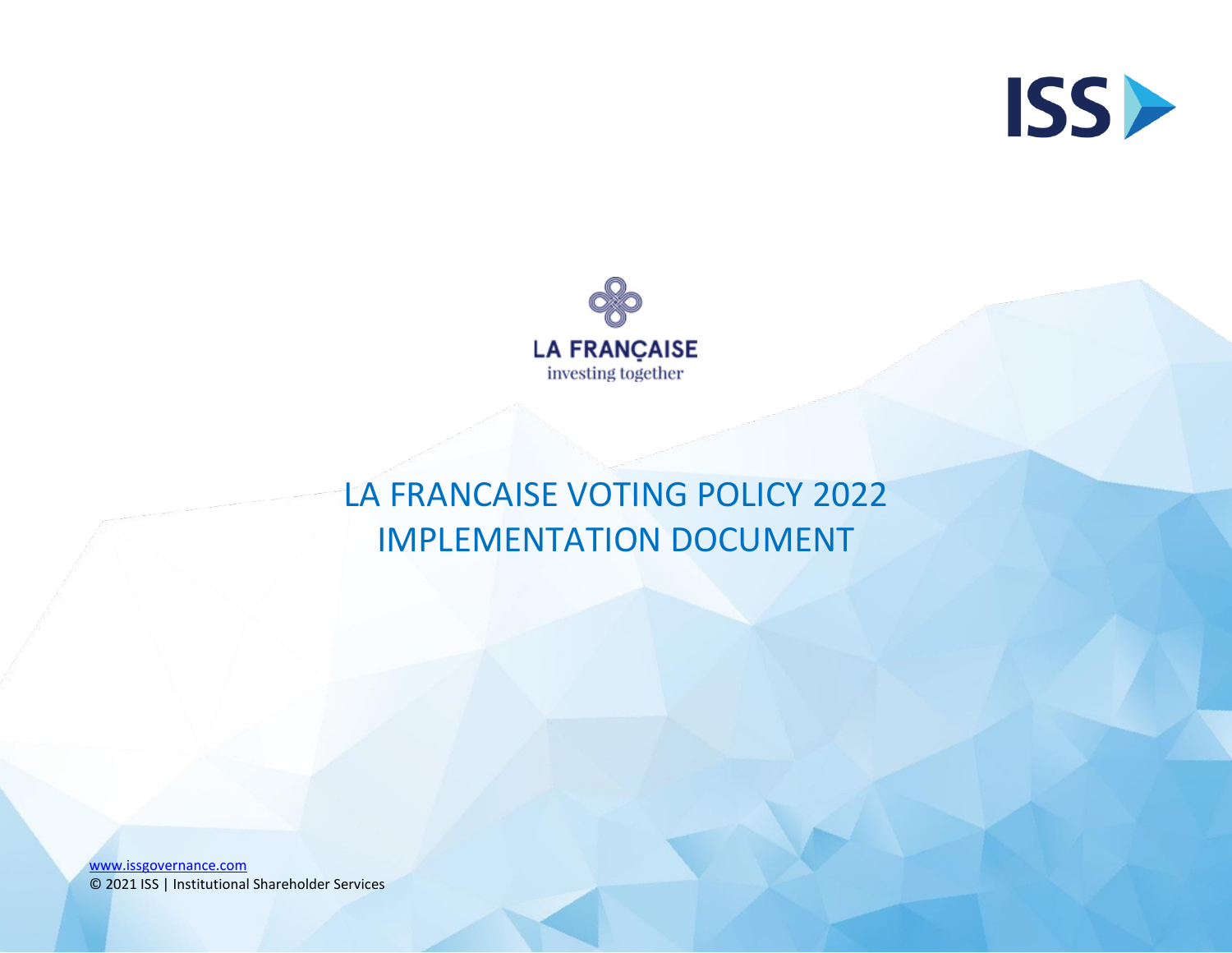## **La Francaise Implementation Document**

The following denotes how ISS will implement the La Francaise custom voting policy.

Without exception, any adjustments to the implementation will require an e-mail instruction and/or confirmation by Perrine Dutronc: [pdutronc@la-francaise.com](mailto:pdutronc@la-francaise.com)

Latest update: February, 2022.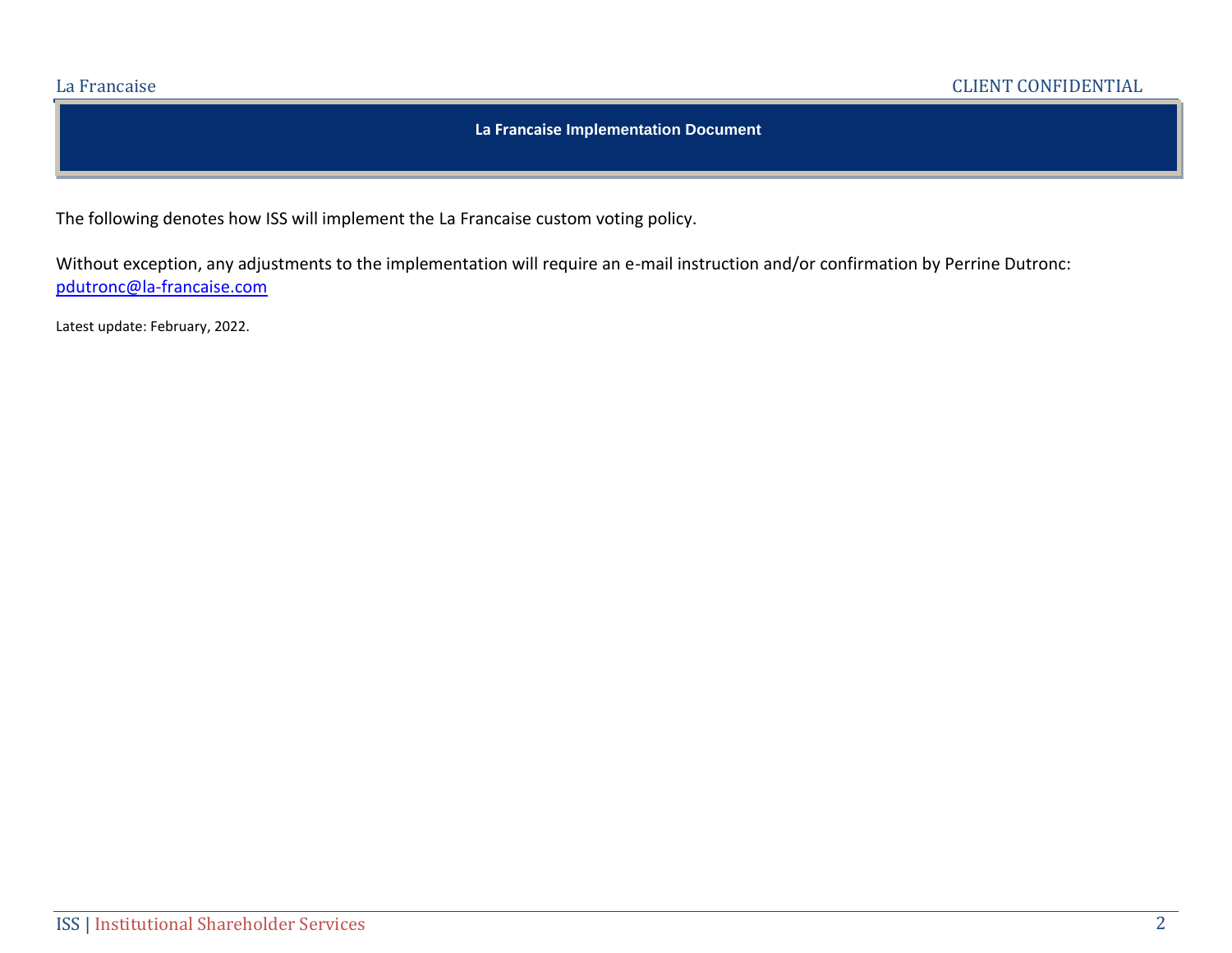| <b>Voting Issue</b>                                                                                                                                     | <b>Voting instruction</b>                                                                                                                                                                                                                                                                                                                                                                                                                                                                                                                          |
|---------------------------------------------------------------------------------------------------------------------------------------------------------|----------------------------------------------------------------------------------------------------------------------------------------------------------------------------------------------------------------------------------------------------------------------------------------------------------------------------------------------------------------------------------------------------------------------------------------------------------------------------------------------------------------------------------------------------|
| <b>Parent Policy/Issues not</b><br>addressed                                                                                                            | The parent policy is the Sustainability policy from ISS. As such:<br>Issues not specifically addressed in this document will be voted in line with the Sustainability policy.<br>In addition, even for issues addressed in this document, the Sustainability policy guidelines will be applied in<br>addition to the La Francaise-specific guidelines.                                                                                                                                                                                             |
| <b>Election of Directors -</b><br><b>Companies not reporting to</b><br><b>CDP</b>                                                                       | For companies not reporting to CDP (watchlist to be provided by La Francaise), vote against the approval of the<br>$\bullet$<br>financial statements (consolidated and stand-alone financial statements) if presented as a voting item in the<br>agenda.                                                                                                                                                                                                                                                                                           |
|                                                                                                                                                         | If the company does not report to CDP and the approval of financial statements is not a voting item in the agenda,<br>$\bullet$<br>then vote against the re-election of all board members up for vote, except the CEO.                                                                                                                                                                                                                                                                                                                             |
| <b>Election of Directors -</b><br><b>Companies not reporting to</b><br>the Science Based Targets<br>(SBT) for energy and oil & gas<br><i>industries</i> | For companies not reporting to SBT (watchlist to be provided by La Francaise), vote against the approval of the<br>$\bullet$<br>financial statements (consolidated and stand-alone financial statements) if presented as a voting item in the<br>agenda.                                                                                                                                                                                                                                                                                           |
|                                                                                                                                                         | If the company does not report to SBT and the approval of financial statements is not a voting item in the agenda,<br>$\bullet$<br>then vote against the re-election of all board members up for vote, except the CEO.                                                                                                                                                                                                                                                                                                                             |
| <b>Election of Directors - Board</b><br>diversity                                                                                                       | <b>Gender Diversity</b><br>If the board is composed of 4 directors or less: vote against the election and re-election of any male director (excluding the<br>CEO) when, after the election, the Board will not include a minimum of 33% of women.<br>If the board is composed of more than 4 directors: Vote against the election and re-election of any male director (excluding<br>the CEO) when, after the election, the Board will not include a minimum of 40% of women. Please exclude the employee<br>representatives from the calculation. |
|                                                                                                                                                         | In countries where directors are elected twice or even three times, once as regular director and once as either member of<br>the compensation committee, audit committee or board chair, apply the sanction to both resolutions.                                                                                                                                                                                                                                                                                                                   |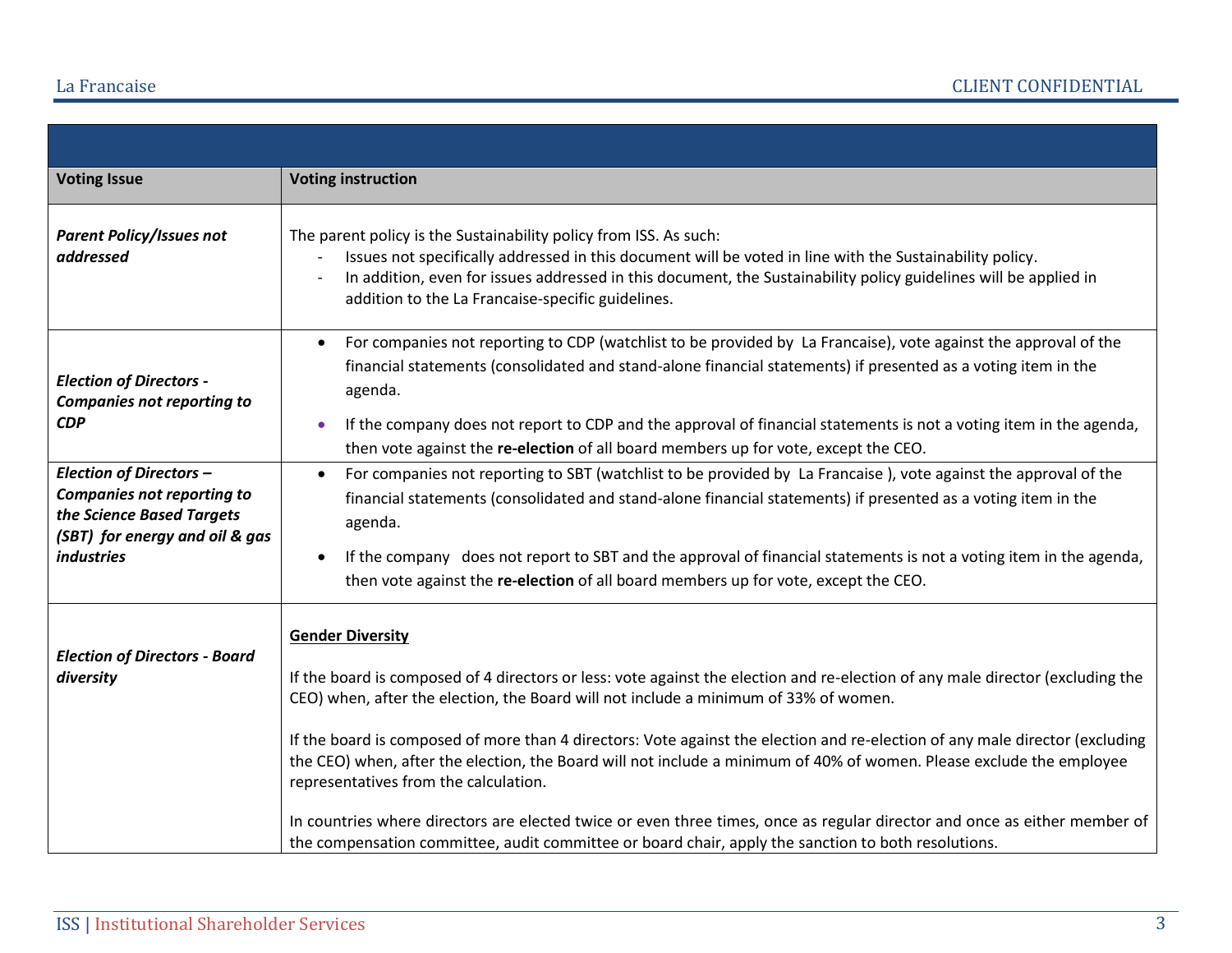|                                                       | <b>Ethnic Diversity</b><br>La francaise will follow Sustainability.                                                                                                                                                                                                                                                                                                                                                                                                                                                                                                                                                                                                                                                                                                                                                                              |
|-------------------------------------------------------|--------------------------------------------------------------------------------------------------------------------------------------------------------------------------------------------------------------------------------------------------------------------------------------------------------------------------------------------------------------------------------------------------------------------------------------------------------------------------------------------------------------------------------------------------------------------------------------------------------------------------------------------------------------------------------------------------------------------------------------------------------------------------------------------------------------------------------------------------|
| <b>Election of Directors -</b><br><b>Committee</b>    | In all countries, employee representatives and employee shareholder representatives will be excluded from the calculation<br>of committee independence.<br>Audit Committee:<br>If the audit committee is not 100 percent independent, vote AGAINST the election of all the non-independent<br>directors (including the CEO).<br><b>Remuneration Committee:</b><br>• If the remuneration committee is composed of less than 50 percent independent directors, AGAINST the election<br>of all the non-independent directors (including the CEO).<br><b>Nomination Committee:</b><br>If the nomination committee is composed of less than 50 percent independent directors, AGAINST the election of<br>$\bullet$<br>all the non-independent directors (excluding the CEO).                                                                          |
| <b>Election of Directors -</b><br><b>Overboarding</b> | <b>WEIGHTS</b><br>Non-executive board Chair= 2 mandates<br>Non-executive other than board Chair= 1 mandate<br>Executive director and executive officer (applies to all executives, including: CEO; combined Chair/CEO; executive Chair) = 3<br>mandates<br><b>THRESHOLDS</b><br>Using the weights described above, a director can hold a total of a maximum 4 mandates in listed companies.<br><b>VOTING SANCTION</b><br>Using the methodology above, La Française will vote AGAINST a non-executive director (including non-executive board Chair)<br>if the total count of his/her mandates is 5 or above.<br>In countries where directors are elected twice or even three times, once as regular director and once as either member of<br>the compensation committee, audit committee or board chair, apply the sanction to both resolutions. |